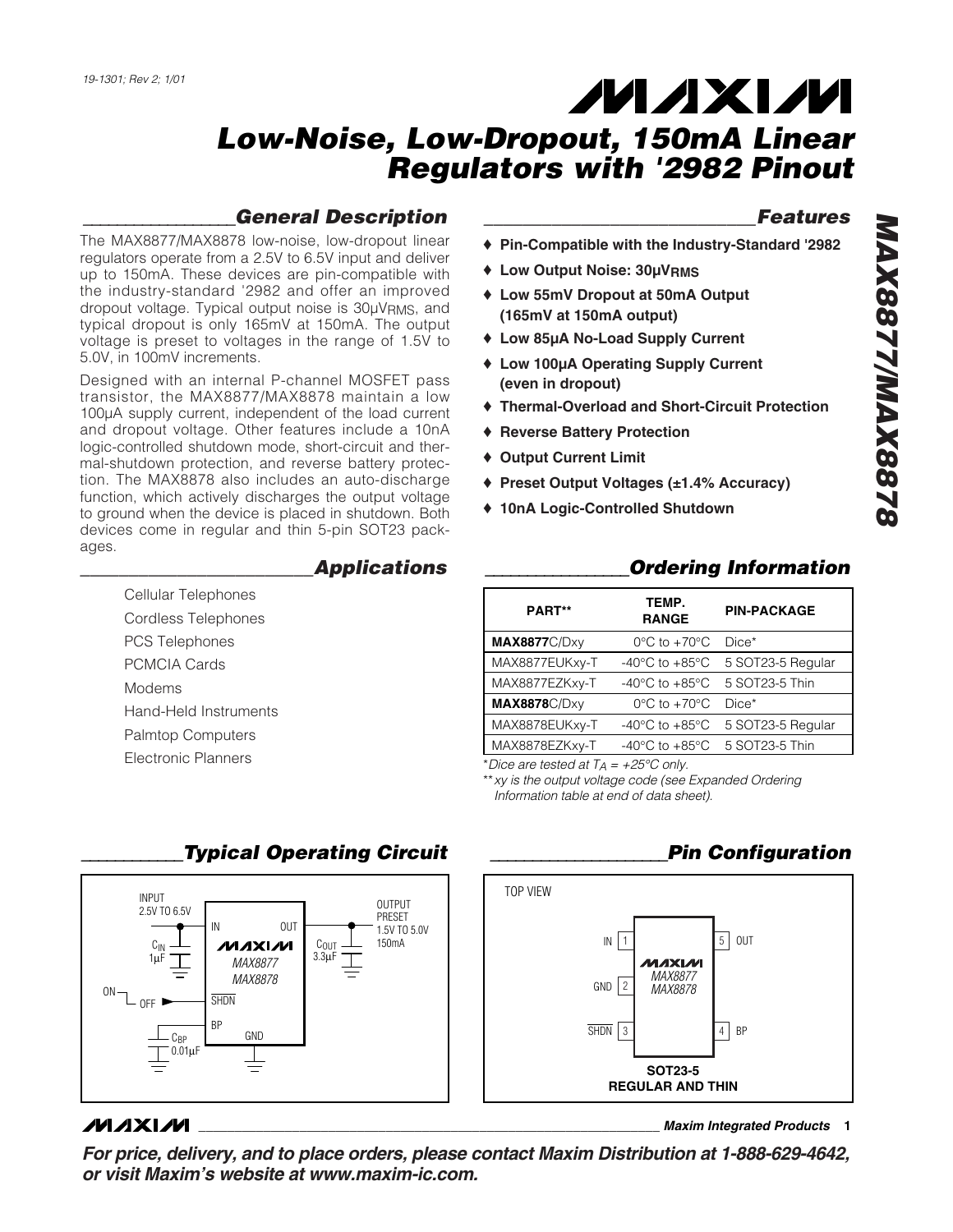#### **ABSOLUTE MAXIMUM RATINGS**

| Continuous Power Dissipation $(T_A = +70^{\circ}C)$ |  |
|-----------------------------------------------------|--|
| SOT23-5 Regular (derate 7.1mW/°C above +70°C)571mW  |  |

| SOT23-5 Thin (derate 9.1mW/°C above +70°C)727mW |  |
|-------------------------------------------------|--|
| Operating Temperature Range 40°C to +85°C       |  |
|                                                 |  |
|                                                 |  |
|                                                 |  |
|                                                 |  |
| Lead Temperature (soldering, 10s)+300°C         |  |

*Stresses beyond those listed under "Absolute Maximum Ratings" may cause permanent damage to the device. These are stress ratings only, and functional operation of the device at these or any other conditions beyond those indicated in the operational sections of the specifications is not implied. Exposure to absolute maximum rating conditions for extended periods may affect device reliability.*

### **ELECTRICAL CHARACTERISTICS**

(VIN = VOUT(NOMINAL) + 0.5V or 2.5V (whichever is greater),  $T_A = -40^{\circ}C$  to +85°C, unless otherwise noted. Typical values are at  $T_A$  =  $+25^{\circ}$ C.) (Note 1)

| <b>PARAMETER</b>               | <b>SYMBOL</b>             | <b>CONDITIONS</b>                                                                                                                                                                                                                                                                                                                           |                                        | <b>MIN</b> | <b>TYP</b>  | <b>MAX</b> | <b>UNITS</b> |  |
|--------------------------------|---------------------------|---------------------------------------------------------------------------------------------------------------------------------------------------------------------------------------------------------------------------------------------------------------------------------------------------------------------------------------------|----------------------------------------|------------|-------------|------------|--------------|--|
| Input Voltage                  | $V_{IN}$                  |                                                                                                                                                                                                                                                                                                                                             |                                        | 2.5        |             | 6.5        | V            |  |
| Output Voltage Accuracy        |                           | $I_{OUT} = 0.1mA$ , $T_A = +25°C$ , $V_{OUT} \ge 2.5V$                                                                                                                                                                                                                                                                                      |                                        | $-1.4$     |             | 1.4        | $\%$         |  |
|                                |                           | $I_{\text{OUT}} = 0.1 \text{mA}$ to 120mA, $T_A = -40^{\circ} \text{C}$ to $+85^{\circ} \text{C}$ ,<br>$V_{OUT} \geq 2.5V$<br>$I_{OUT} = 0.1 \text{mA}$ , $T_A = +25^{\circ}\text{C}$ , $V_{OUT} < 2.5 \text{V}$<br>$I_{\text{OUT}} = 0.1 \text{mA}$ to 120mA, $T_A = -40^{\circ} \text{C}$ to $+85^{\circ} \text{C}$ ,<br>$V_{OUT} < 2.5V$ |                                        | $-3$       |             | 2          |              |  |
|                                |                           |                                                                                                                                                                                                                                                                                                                                             |                                        | $-3$       |             | 3          |              |  |
|                                |                           |                                                                                                                                                                                                                                                                                                                                             |                                        | $-3.5$     |             | 3.5        |              |  |
| Maximum Output Current         |                           |                                                                                                                                                                                                                                                                                                                                             |                                        | 150        |             |            | mA           |  |
| <b>Current Limit</b>           | <b>ILIM</b>               |                                                                                                                                                                                                                                                                                                                                             |                                        | 160        | 390         |            | mA           |  |
| <b>Ground Pin Current</b>      |                           | No load                                                                                                                                                                                                                                                                                                                                     |                                        |            | 85          | 180        |              |  |
|                                | lQ                        | $IOUT = 150mA$                                                                                                                                                                                                                                                                                                                              |                                        |            | 100         |            | μA           |  |
| Dropout Voltage (Note 2)       |                           | $IQUT = 1mA$<br>$IOUT = 50mA$<br>$IQIJT = 150mA$                                                                                                                                                                                                                                                                                            |                                        |            | 1.1         |            | mV           |  |
|                                |                           |                                                                                                                                                                                                                                                                                                                                             |                                        |            | 55          | 120        |              |  |
|                                |                           |                                                                                                                                                                                                                                                                                                                                             |                                        |            | 165         |            |              |  |
| Line Regulation                | $\Delta\rm{V}_{\rm{LNR}}$ | $V_{IN}$ = 2.5V or (V <sub>OUT</sub> + 0.1V) to 6.5V,<br>$I$ <sup>O</sup> $I$ JT = 1mA                                                                                                                                                                                                                                                      |                                        | $-0.15$    | $\mathbf 0$ | 0.15       | %N           |  |
| Load Regulation                | $\Delta V$ LDR            | $I_{OUT} = 0.1 \text{mA}$ to 120mA, $C_{OUT} = 1 \mu F$                                                                                                                                                                                                                                                                                     |                                        |            | 0.01        | 0.04       | % /mA        |  |
| Output Voltage Noise           | e <sub>n</sub>            | $f = 10$ Hz to 100kHz.<br>$C_{BP} = 0.01 \mu F$                                                                                                                                                                                                                                                                                             | $C_{OUT} = 10\mu F$                    |            | 30          |            | <b>µVRMS</b> |  |
|                                |                           |                                                                                                                                                                                                                                                                                                                                             | $C_{\text{OUT}} = 100 \mu F$           |            | 20          |            |              |  |
| <b>SHUTDOWN</b>                |                           |                                                                                                                                                                                                                                                                                                                                             |                                        |            |             |            |              |  |
| <b>SHDN</b> Input Threshold    | V <sub>IH</sub>           | $V_{IN} = 2.5V$ to 5.5V                                                                                                                                                                                                                                                                                                                     |                                        | 2.0        |             |            | $\vee$       |  |
|                                | VIL                       | $V_{IN} = 2.5V$ to 5.5V                                                                                                                                                                                                                                                                                                                     |                                        |            |             | 0.4        |              |  |
| <b>SHDN</b> Input Bias Current | <b>SHDN</b>               | $V\overline{\text{SHDN}} = V\text{IN}$                                                                                                                                                                                                                                                                                                      | $T_A = +25^{\circ}C$                   |            | 0.01        | 100        | μA           |  |
|                                |                           |                                                                                                                                                                                                                                                                                                                                             | $T_A = +85^{\circ}C$                   |            | 0.5         |            |              |  |
| Shutdown Supply Current        | $I_{Q(SHDN)}$             | $V_{OUT} = 0V$                                                                                                                                                                                                                                                                                                                              | $T_A = +25$ °C                         |            | 0.01        | 1          | μA           |  |
|                                |                           |                                                                                                                                                                                                                                                                                                                                             | $T_A = +85^{\circ}C$                   |            | 0.2         |            |              |  |
| Shutdown Exit Delay            |                           | $C_{BP} = 0.1 \mu F$                                                                                                                                                                                                                                                                                                                        | $T_A = +25$ °C                         |            | 30          | 150        | $\mu s$      |  |
| (Note 3)                       |                           | $C_{OUT} = 1\mu F$ , no load                                                                                                                                                                                                                                                                                                                | $T_A = -40^{\circ}C$ to $+85^{\circ}C$ |            |             | 300        |              |  |
| Resistance Shutdown Discharge  |                           | MAX8878 only                                                                                                                                                                                                                                                                                                                                |                                        |            | 300         |            | Ω            |  |

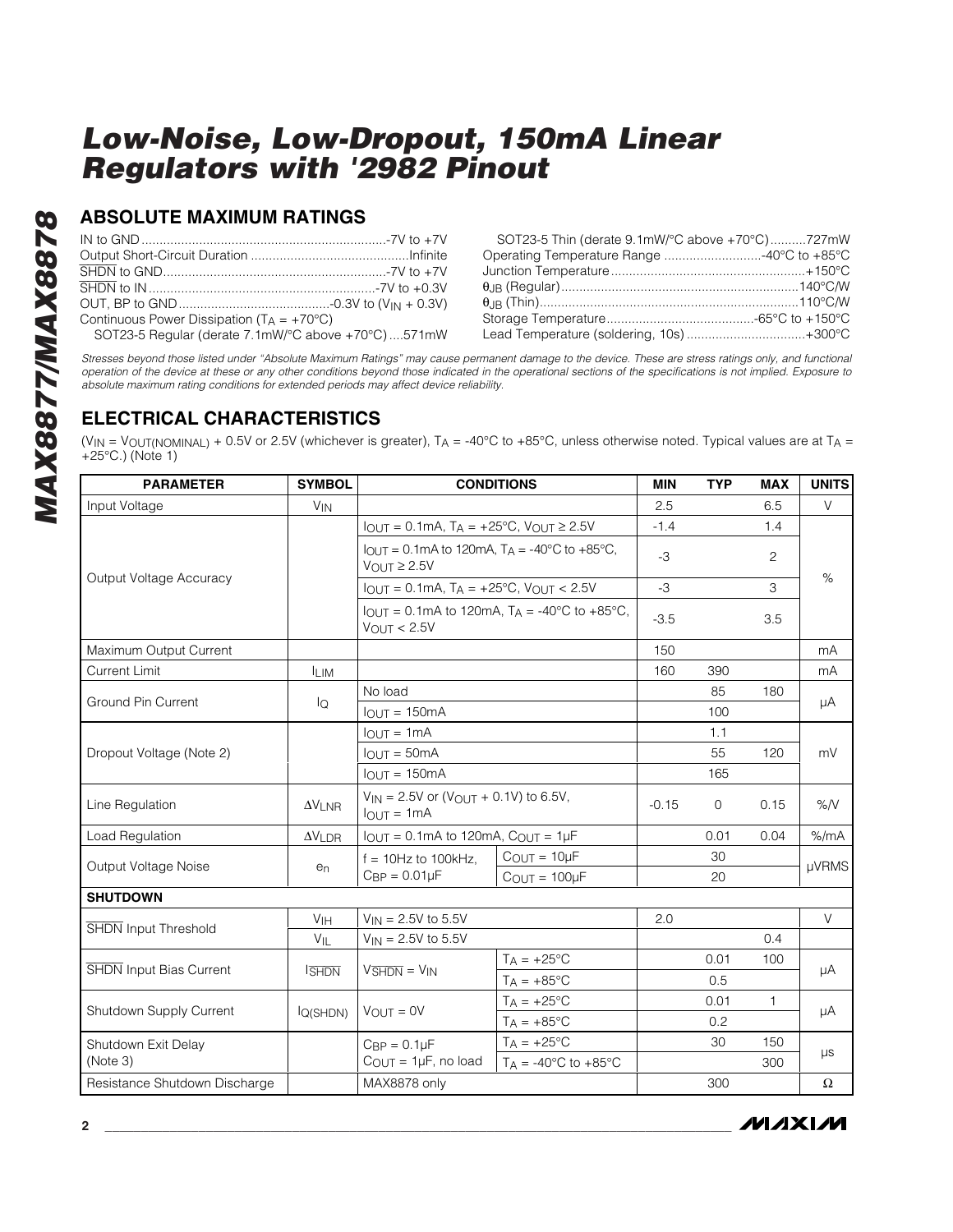### **ELECTRICAL CHARACTERISTICS (continued)**

(V<sub>IN</sub> = V<sub>OUT(NOMINAL)</sub> + 0.5V or 2.5V (whichever is greater), T<sub>A</sub> = -40°C to +85°C, unless otherwise noted. Typical values are at T<sub>A</sub> = +25°C.) (Note 1)

| <b>PARAMETER</b>             | <b>SYMBOL</b>  | <b>CONDITIONS</b> | MIN | TYP | MAX | UNITS   |
|------------------------------|----------------|-------------------|-----|-----|-----|---------|
| <b>THERMAL PROTECTION</b>    |                |                   |     |     |     |         |
| Thermal Shutdown Temperature | l SHDN         |                   |     | 155 |     | $\circ$ |
| Thermal Shutdown Hysteresis  | $\Delta$ TSHDN |                   |     | 15  |     | $\circ$ |

**Note 1:** Limits are 100% production tested at T<sub>A</sub> = +25°C. Limits over the operating temperature range are guaranteed through correlation using Statistical Quality Control (SQC) Methods.

**Note 2:** The dropout voltage is defined as V<sub>IN</sub> - V<sub>OUT</sub>, when V<sub>OUT</sub> is 100mV below the value of V<sub>OUT</sub> for V<sub>IN</sub> = V<sub>OUT</sub> + 0.5V. (Only applicable for  $V_{\text{OUT}} = +2.5V$  to  $+5V$ .)

**Note 3:** Time needed for V<sub>OUT</sub> to reach 95% of final value.

### *\_\_\_\_\_\_\_\_\_\_\_\_\_\_\_\_\_\_\_\_\_\_\_\_\_\_\_\_\_\_\_\_\_\_\_\_\_\_\_\_\_\_Typical Operating Characteristics*

(VIN = VOUT(NOMINAL) + 0.5V or 2.5V (whichever is greater),  $C_{\text{IN}} = 1 \mu$ F,  $C_{\text{OUT}} = 1 \mu$ F,  $C_{\text{BP}} = 0.01 \mu$ F,  $T_A = +25^{\circ}$ C, unless otherwise noted.)



*MAX8877/MAX8878* 8288XVW/2288XVM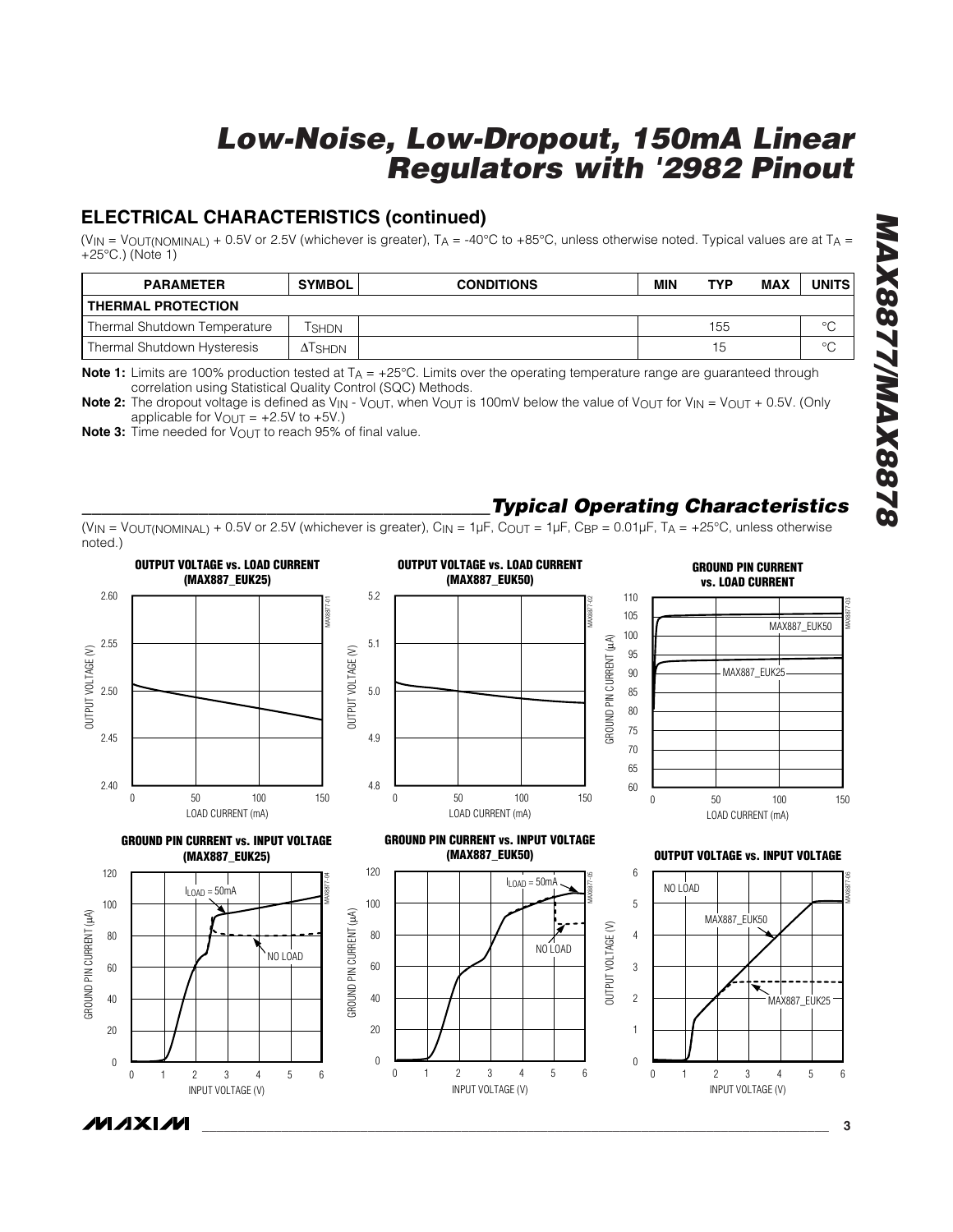$\overline{(V_{IN} = V_{OUT(NOMINAL)} + 0.5V)}$  or 2.5V (whichever is greater),  $C_{IN} = 1 \mu F$ ,  $C_{OUT} = 1 \mu F$ ,  $C_{BP} = 0.01 \mu F$ ,  $T_A = +25\degree C$ , unless otherwise

*Typical Operating Characteristics (continued)*

*MAX8877/MAX8878* **MAX8877/MAX8878** 

noted.)

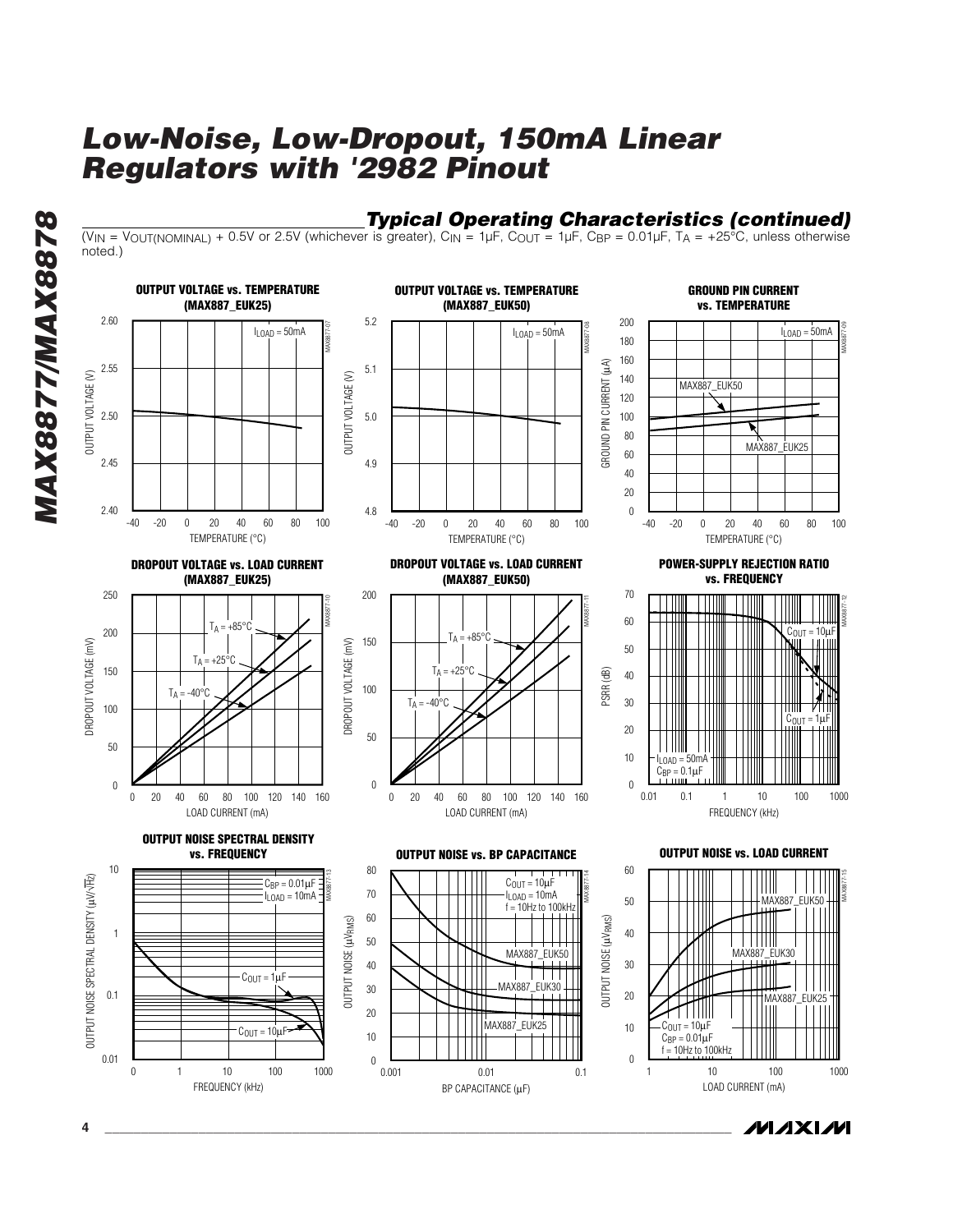#### *Typical Operating Characteristics (continued)*

 $10 \qquad \qquad \overline{\qquad \qquad }$   $C_{\text{OUT}} = 10 \mu \text{F}$ 

STABLE REGION

**REGION OF STABLE COUT ESR vs. LOAD CURRENT**

V<sub>OUT</sub>

MAX8877-19

1

MAX0877-22

(V<sub>IN</sub> = V<sub>OUT(NOMINAL)</sub> + 0.5V or 2.5V (whichever is greater), C<sub>IN</sub> = 1µF, C<sub>OUT</sub> = 1µF, C<sub>BP</sub> = 0.01µF, T<sub>A</sub> = +25°C, unless otherwise noted.)



 $MAX887$ \_EUK25,  $C_{OUT} = 10 \mu F$ ,  $I_{LOAD} = 10$ mA,  $C_{BP} = 0.1 \mu F$ 

 $\alpha$ 

2V

0V

2V

4V

**LOAD-TRANSIENT RESPONSE NEAR DROPOUT**

MAX8877-17

0 100 150

 $C_{\text{OUT}} = 1 \mu F$ 

LOAD CURRENT (mA)









**LOAD-TRANSIENT RESPONSE**

**MAX887\_EUK50**

 $C_{BP} = 0.01 \mu F$ 

 $C_{\text{BP}} = 0.1 \mu F$ 

 **SHUTDOWN EXIT DELAY**

5µs/div

MAX887\_EUK50, ILOAD = 50mA

#### **SHUTDOWN EXIT DELAY** MAX8877-21 V<sub>SHDN</sub> 2V  $C_{BP} = 0.01 \mu F$ 0V 2V **V<sub>OUT</sub>** ķ  $C_{BP} = 0.1 \mu F$  $1V$ 0V 5µs/div MAX887\_EUK25, ILOAD = 50mA



*\_\_\_\_\_\_\_\_\_\_\_\_\_\_\_\_\_\_\_\_\_\_\_\_\_\_\_\_\_\_\_\_\_\_\_\_\_\_\_\_\_\_\_\_\_\_\_\_\_\_\_\_\_\_\_\_\_\_\_\_\_\_\_\_\_\_\_\_\_\_\_\_\_\_\_\_\_\_\_\_\_\_\_\_\_\_\_* **5**

*MAX8877/MAX8878*

**MAX8877/MAX8878**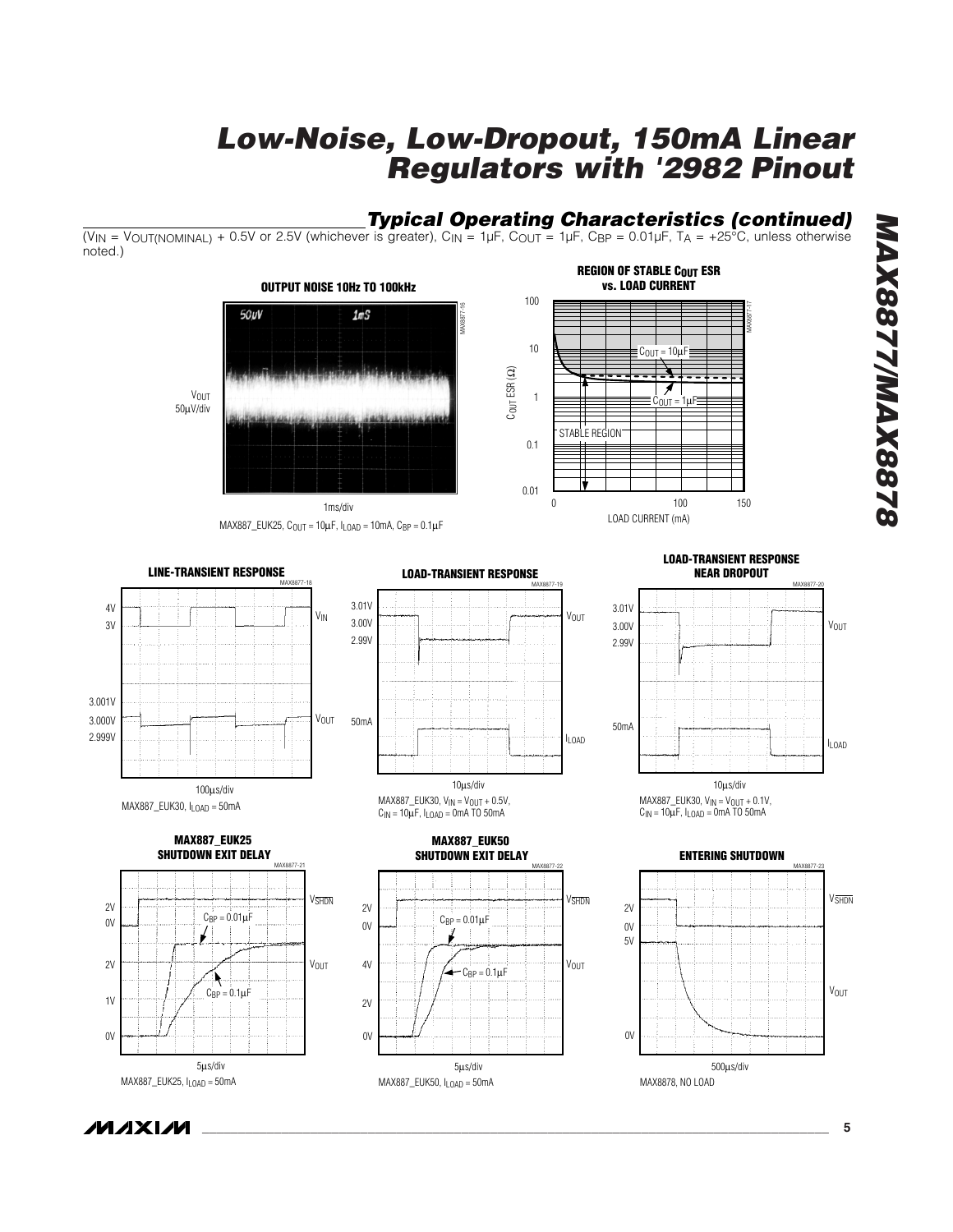*\_\_\_\_\_\_\_\_\_\_\_\_\_\_\_\_\_\_\_\_\_\_\_\_\_\_\_\_\_\_\_\_\_\_\_\_\_\_\_\_\_\_\_\_\_\_\_\_\_\_\_\_\_\_\_\_\_\_\_\_\_\_Pin Description*

| <b>PIN</b>     | <b>NAME</b> |                                                                                                                                                                                                   | <b>FUNCTION</b>                                                                                                                                                            |  |  |
|----------------|-------------|---------------------------------------------------------------------------------------------------------------------------------------------------------------------------------------------------|----------------------------------------------------------------------------------------------------------------------------------------------------------------------------|--|--|
|                | IN          | Regulator Input. Supply voltage can range from 2.5V to 6.5V. Bypass with a $1\mu$ F capacitor to GND<br>(see Capacitor Selection and Regulator Stability section).                                |                                                                                                                                                                            |  |  |
| $\overline{c}$ | <b>GND</b>  | Ground. This pin also functions as a heatsink. Solder to a large pad or the circuit-board ground<br>plane to maximize power dissipation.                                                          |                                                                                                                                                                            |  |  |
| 3              | <b>SHDN</b> | Active-Low Shutdown Input. A logic low reduces the supply current to 10nA. On the MAX8878, a<br>logic low also causes the output voltage to discharge to GND. Connect to IN for normal operation. |                                                                                                                                                                            |  |  |
| 4              | <b>BP</b>   | Reference-Noise Bypass. Bypass with a low-leakage, 0.01µF ceramic capacitor for reduced noise at<br>the output.                                                                                   |                                                                                                                                                                            |  |  |
| 5              | <b>OUT</b>  | Regulator Output. Sources up to 150mA. Bypass with a $1\mu$ F (<0.2 $\Omega$ typical ESR) capacitor to GND<br>for $V_{\text{OUT}} \geq 2.5V$ and 3.3µF for $V_{\text{OUT}} < 2.5V$ .              |                                                                                                                                                                            |  |  |
|                |             | <b>Detailed Description</b><br>The MAX8877/MAX8878 are low-noise, low-dropout,                                                                                                                    | reference voltage, the pass-transistor gate is pulled<br>lower, which allows more current to pass to the output<br>and increases the output voltage. If the feedback volt- |  |  |

The MAX8877/MAX8878 are low-noise, low-dropout, low-quiescent-current linear regulators designed primarily for battery-powered applications. The parts are available with preset output voltages ranging from 1.5V to 5V, in 100mV increments. These devices can supply loads up to 150mA. As illustrated in Figure 1, the MAX8877/MAX8878 consist of a 1.25V reference, error amplifier, P-channel pass transistor, and internal feedback voltage divider.

The 1.25V bandgap reference is connected to the error amplifier's inverting input. The error amplifier compares this reference with the feedback voltage and amplifies the difference. If the feedback voltage is lower than the

reference voltage, the pass-transistor gate is pulled lower, which allows more current to pass to the output and increases the output voltage. If the feedback voltage is too high, the pass-transistor gate is pulled up, allowing less current to pass to the output. The output voltage is fed back through an internal resistor voltage divider connected to the OUT pin.

An external bypass capacitor connected to the BP pin reduces noise at the output. Additional blocks include a current limiter, reverse battery protection, thermal sensor, and shutdown logic. The MAX8878 also includes an auto-discharge function, which actively discharges the output voltage to ground when the device is placed in shutdown mode.



*Figure 1. Functional Diagram*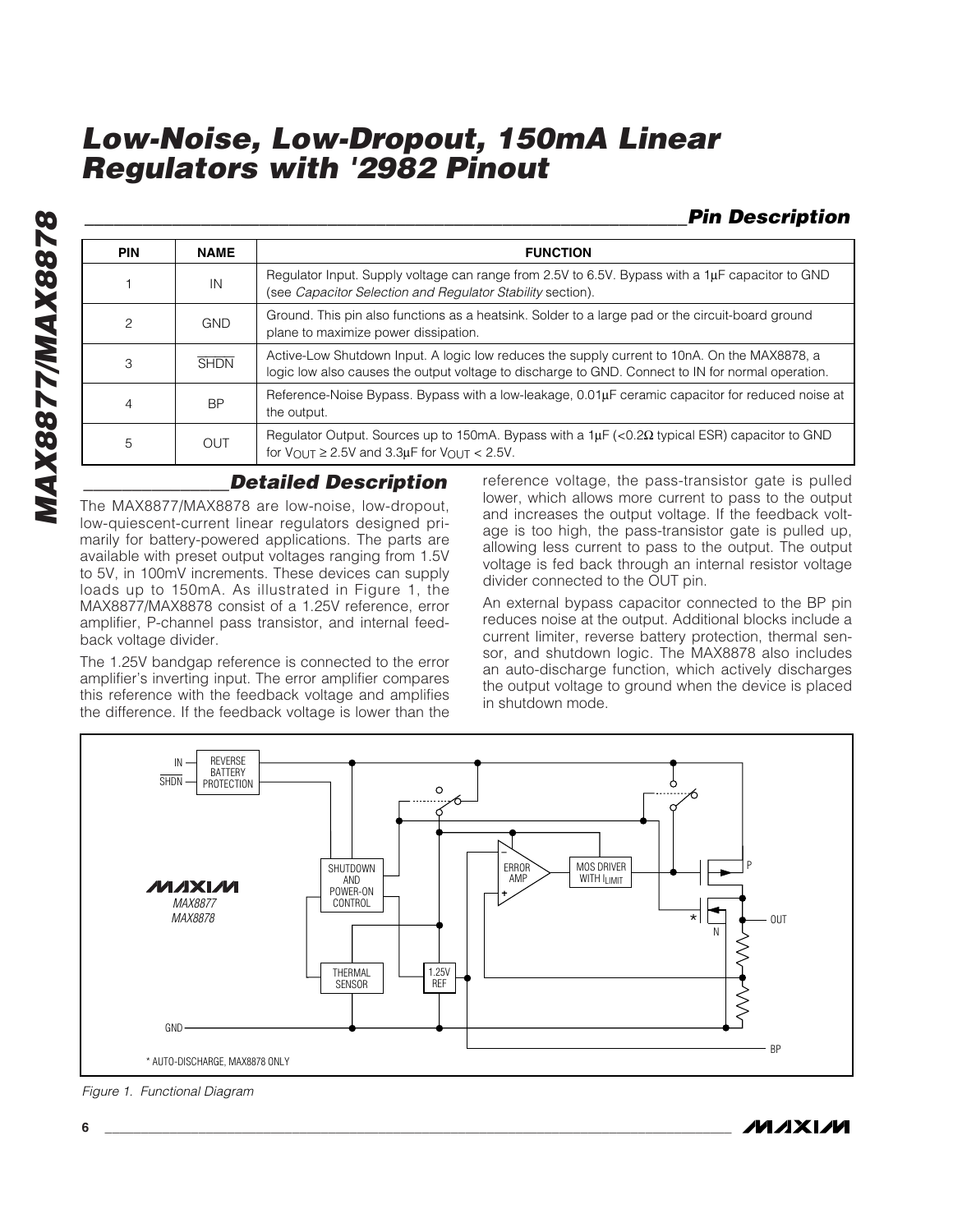#### *Output Voltage*

The MAX8877/MAX8878 are supplied with factory-set output voltages from 1.5V to 5.0V, in 100mV increments. Except for the MAX887\_EUK29 and the MAX887\_EUK32 (which have an output voltage preset at 2.84V and 3.15V, respectively), the two-digit suffix allows the customer to choose the output voltage in 100mV increments. For example, the MAX8877EUK33 has a preset output voltage of 3.3V (see *Expanded Ordering Information*).

#### *Internal P-Channel Pass Transistor*

The MAX8877/MAX8878 feature a 1.1Ω typical P-channel MOSFET pass transistor. This provides several advantages over similar designs using PNP pass transistors, including longer battery life. The P-channel MOSFET requires no base drive, which reduces quiescent current considerably. PNP-based regulators waste considerable current in dropout when the pass transistor saturates. They also use high base-drive currents under large loads. The MAX8877/MAX8878 do not suffer from these problems and consume only 100µA of quiescent current whether in dropout, light-load, or heavy-load applications (see the *Typical Operating Characteristics*).

#### *Current Limit*

The MAX8877/MAX8878 include a current limiter, which monitors and controls the pass transistor's gate voltage, limiting the output current to 390mA. For design purposes, consider the current limit to be 160mA minimum to 500mA maximum. The output can be shorted to ground for an indefinite amount of time without damaging the part.

#### *Thermal-Overload Protection*

Thermal-overload protection limits total power dissipation in the MAX8877/MAX8878. When the junction temperature exceeds  $T_J = +155$ °C, the thermal sensor signals the shutdown logic, turning off the pass transistor and allowing the IC to cool. The thermal sensor will turn the pass transistor on again after the IC's junction temperature cools by 15°C, resulting in a pulsed output during continuous thermal-overload conditions.

Thermal-overload protection is designed to protect the MAX8877/MAX8878 in the event of fault conditions. For continual operation, do not exceed the absolute maximum junction-temperature rating of  $T_J = +150^{\circ}C$ .

*Operating Region and Power Dissipation* The MAX8877/MAX8878's maximum power dissipation depends on the thermal resistance of the case and circuit board, the temperature difference between the die junction and ambient air, and the rate of air flow. The power dissipation across the device is  $P = I_{OUT}$  (V<sub>IN</sub> - V<sub>OUT</sub>). The maximum power dissipation is:

#### $P_{MAX} = (T_{J} - T_{A}) / (\theta_{J}B + \theta_{BA})$

where T<sub>J</sub> - T<sub>A</sub> is the temperature difference between the MAX8877/MAX8878 die junction and the surrounding air,  $θ$ JB (or  $θ$ JC) is the thermal resistance of the package, and  $\theta_{BA}$  is the thermal resistance through the printed circuit board, copper traces, and other materials to the surrounding air.

The GND pin of the MAX8877/MAX8878 performs the dual function of providing an electrical connection to ground and channeling heat away. Connect the GND pin to ground using a large pad or ground plane.

#### *Reverse Battery Protection*

The MAX8877/MAX8878 have a unique protection scheme that limits the reverse supply current to 1mA when either  $V_{IN}$  or  $V\overline{SHDN}$  falls below ground. Their circuitry monitors the polarity of these two pins and disconnects the internal circuitry and parasitic diodes when the battery is reversed. This feature prevents device damage.

#### *Noise Reduction*

An external 0.01µF bypass capacitor at BP, in conjunction with an internal 200kΩ resistor, creates a 80Hz lowpass filter for noise reduction. The MAX8877/MAX8878 exhibit 30 $\mu$ V<sub>RMS</sub> of output voltage noise with C<sub>BP</sub> =  $0.01 \mu$ F and C<sub>OUT</sub> = 10 $\mu$ F. This is negligible in most applications. Start-up time is minimized by a power-on circuit that pre-charges the bypass capacitor. The *Typical Operating Characteristics* section shows graphs of Noise vs. BP Capacitance, Noise vs. Load Current, and Output Noise Spectral Density.

#### *\_\_\_\_\_\_\_\_\_\_\_\_Applications Information*

#### *Capacitor Selection and Regulator Stability*

Normally, use a 1µF capacitor on the MAX8877/ MAX8878's input and a 1µF to 10µF capacitor on the output. Larger input capacitor values and lower ESRs provide better supply-noise rejection and line-transient response. Reduce noise and improve load-transient response, stability, and power-supply rejection by using large output capacitors. For stable operation over the full temperature range and with load currents up to 150mA, a 1µF (min) ceramic capacitor is recommended for VOUT ≥ 2.5V and  $3.3\mu$ F and for  $V_{\text{OUT}} < 2.5V$ .

Note that some ceramic dielectrics exhibit large capacitance and ESR variation with temperature. With dielectrics such as Z5U and Y5V, it may be necessary to increase the capacitance by a factor of 2 or more to ensure stability at temperatures below -10°C. With X7R or X5R dielectrics, 1µF should be sufficient at all operating temperatures for  $V_{\text{OUT}} \geq 2.5V$ . A graph of the Region of

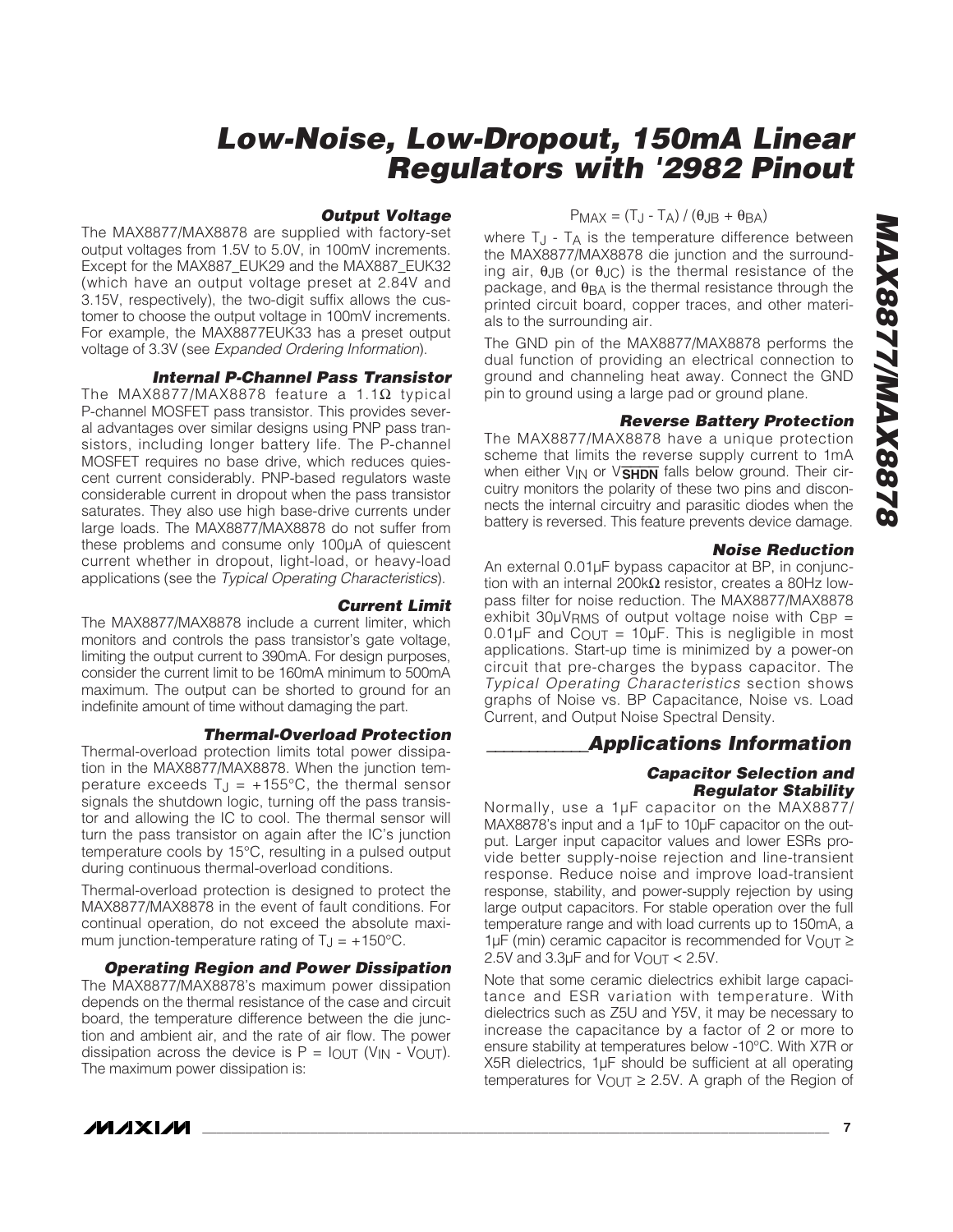Stable COUT ESR vs. Load Current is shown in the *Typical Operating Characteristics*.

Use a 0.01µF bypass capacitor at BP for low output voltage noise. Increasing the capacitance will slightly decrease the output noise, but increase the start-up time. Values above 0.1µF provide no performance advantage and are not recommended (see Shutdown Exit Delay graphs in the *Typical Operating Characteristics*).

#### *PSRR and Operation from Sources Other than Batteries*

The MAX8877/MAX8878 are designed to deliver low dropout voltages and low quiescent currents in batterypowered systems. Power-supply rejection is 63dB at low frequencies and rolls off above 10kHz. See the Power-Supply Rejection Ratio Frequency graph in the *Typical Operating Characteristics*.

When operating from sources other than batteries, improved supply-noise rejection and transient response can be achieved by increasing the values of the input and output bypass capacitors, and through passive filtering techniques. The *Typical Operating Characteristics* show the MAX8877/MAX8878's line- and loadtransient responses.

#### *Load-Transient Considerations*

The MAX8877/MAX8878 load-transient response graphs (see *Typical Operating Characteristics*) show two components of the output response: a DC shift from the output impedance due to the load current change, and the transient response. Typical transient for a step change in the load current from 0mA to 50mA is 12mV. Increasing the output capacitor's value and decreasing the ESR attenuates the overshoot.

#### *Input-Output (Dropout) Voltage*

For output voltage greater than the minimum input voltage (2.5V), the regulator's minimum input-output voltage differential (or dropout voltage) determines the lowest usable supply voltage. In battery-powered systems, this will determine the useful end-of-life battery voltage. Because the MAX8877/MAX8878 use a Pchannel MOSFET pass transistor, their dropout voltage is a function of drain-to-source on-resistance (RDS(ON)) multiplied by the load current (see *Typical Operating Characteristics*).

*\_\_\_\_\_\_\_\_\_\_\_\_\_\_\_\_\_\_\_Chip Information*

TRANSISTOR COUNT: 247 SUBSTRATE CONNECTED TO GND

#### **OUTPUT VOLTAGE (xy) CODE THE SOT TOP MARK REGULAR SOT23 THIN SOT23 PRESET OUTPUT VOLTAGE (V) MAX8877 REGULAR MAX8877 THIN MAX8878 REGULAR MAX8878 THIN** MAX887\_EUK15-T | MAX887\_EZK15-T | 1.50 | ADRG | AAAA | ADQV | AAAJ MAX887\_EUK18-T | MAX887\_EZK18-T | 1.80 | ADQT | AAAB | ADRH | AAAK MAX887\_EUK25-T | MAX887\_EZK25-T | 2.50 | ACBM | AAAC | ACBT | AAAL MAX887 EUK28-T | MAX887 EZK28-T | 2.80 | ACBN | AAAD | ACBU | AAAM MAX887\_EUK29-T | MAX887\_EZK29-T | 2.84 | ACBO | ADPM | ACBV | ADPO MAX887\_EUK30-T | MAX887\_EZK30-T | 3.00 | ACBP | AAAE | ACBW | AAAN MAX887\_EUK32-T | MAX887\_EZK32-T | 3.15 | ACBQ | AAAF | ACBX | AAAO MAX887\_EUK33-T | MAX887\_EZK33-T | 3.30 | ACBR | AAAG | ACBY | AAAP MAX887\_EUK36-T MAX887\_EZK36-T 3.60 ACDB AAAH ACDC AAAQ MAX887\_EUK50-T | MAX887\_EZK50-T | 5.00 | ACBS | AAAI | ACBZ | AAAR Other xy\*\*\* | x.y0 | — | — | — | —

#### *\_ Expanded Ordering Information*

\*\*\**Other xy between 1.5V and 5.0V are available in 100mV increments. Contact factory for other versions. Minimum order quantity is 25,000 units.*

*MAXM*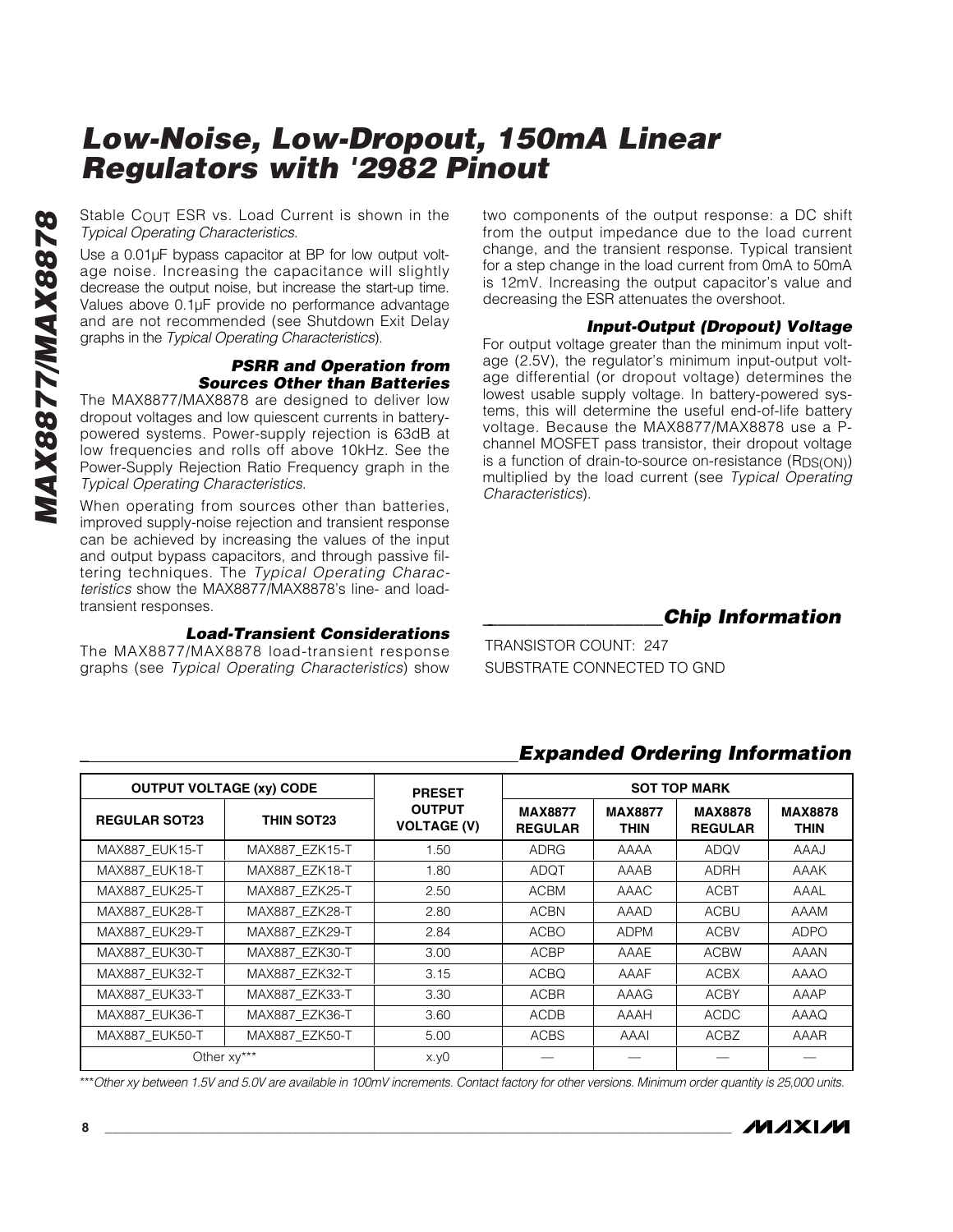#### *Package Information*